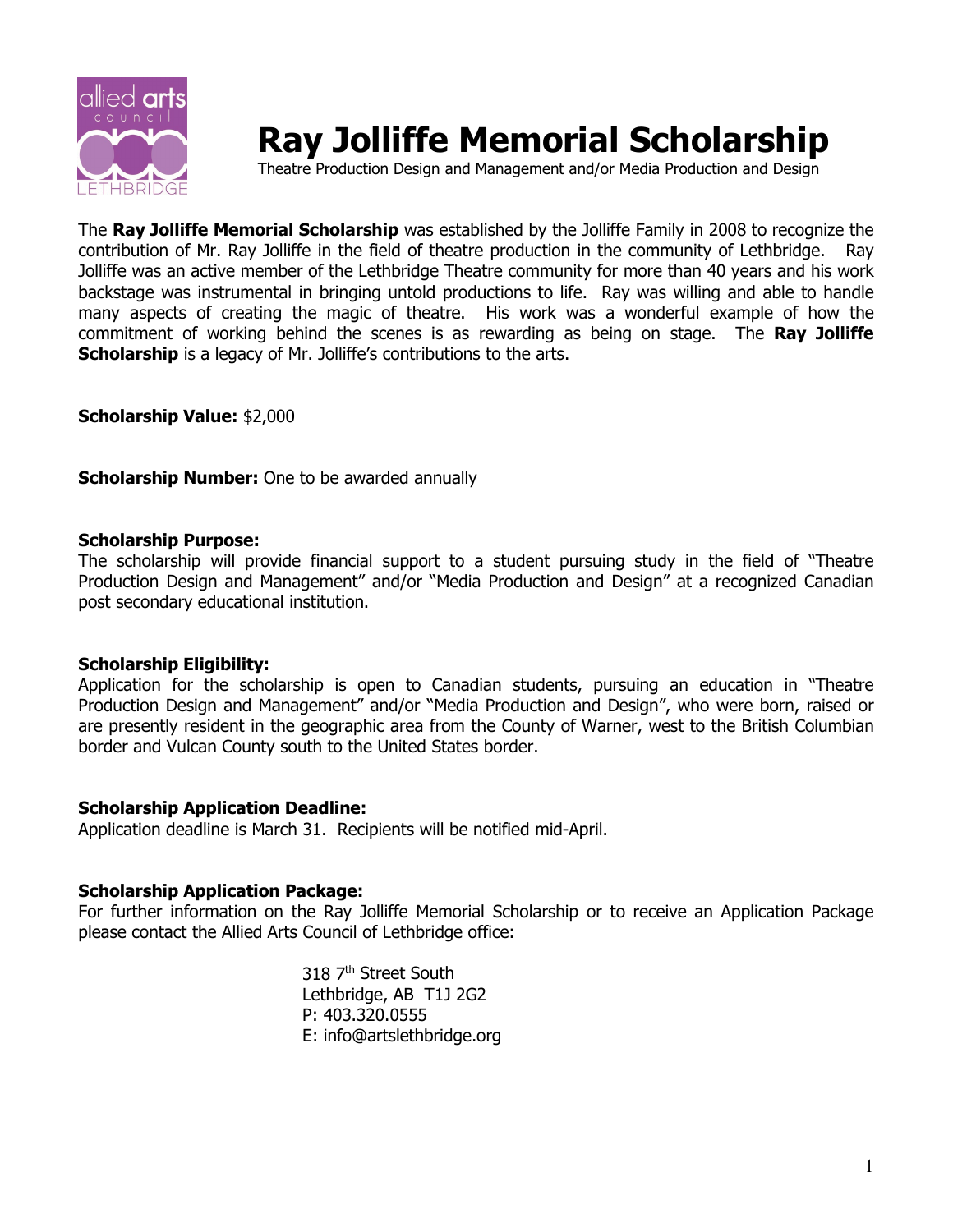- 1. Applications for the Ray Jolliffe Memorial Scholarship must include:
	- $\triangleright$  An Applicant Letter of Interest indicating educational and professional goals, information on the educational institution and program to which the applicant has been accepted and why receiving the scholarship would make a difference to the applicant
	- $\triangleright$  A completed Application Form (included in the package)
	- $\triangleright$  A current copy of the applicant's Resume
	- $\triangleright$  A copy of the applicant's most recent Academic Transcript
	- $\triangleright$  Two completed Reference Forms (included in the package). Referees can not be related in any way to the applicant. Each reference must be received in its own sealed and initialed envelope
	- $\triangleright$  A signed Applicant Declaration (included in the package)

If application information changes after submission, the Applicant must immediately inform the Scholarship Selection Committee through the Allied Arts Council of Lethbridge.

2. The completed Ray Jolliffe Memorial Scholarship Application Package must be submitted to :

Ray Jolliffe Memorial Scholarship Committee c/o the Allied Arts Council of Lethbridge 318 7th Street South Lethbridge, AB T1J 2G2

- 3. The Ray Jolliffe Memorial Scholarship will be awarded by a qualified Scholarship Selection Committee appointed by the Allied Arts Council of Lethbridge in consultation with the Jolliffe family. The scholarship may be withheld or cancelled in any given year due to a lack of suitable applicants or if a successful applicant withdraws from their indicated program of study. Scholarship funds will be transferred directly to the recognized Canadian post secondary educational institution named in the successful applicant's application. Unsuccessful applicants are encouraged to reapply in subsequent years.
- 4. The award recipient must agree to allow an announcement of the awarding of the scholarship, including name and picture of the recipient, to be published by the Allied Arts Council of Lethbridge in any media the Allied Arts Council, the Jolliffe family or the scholarship committee finds appropriate.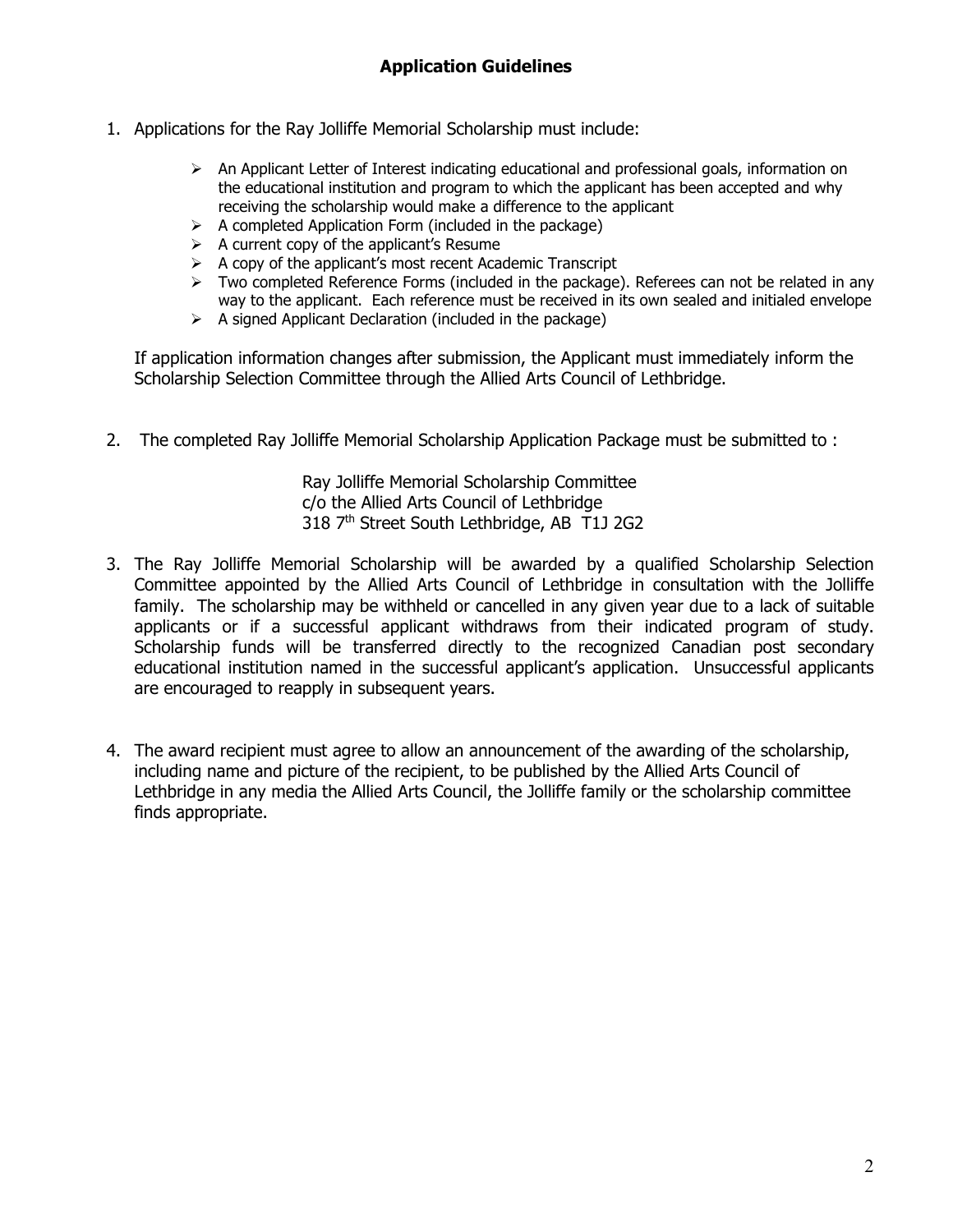# **APPLICATION FORM**

|                                                                                                                                                                                                                                     | Day Mon Year |  |
|-------------------------------------------------------------------------------------------------------------------------------------------------------------------------------------------------------------------------------------|--------------|--|
|                                                                                                                                                                                                                                     |              |  |
|                                                                                                                                                                                                                                     |              |  |
|                                                                                                                                                                                                                                     |              |  |
|                                                                                                                                                                                                                                     |              |  |
|                                                                                                                                                                                                                                     |              |  |
| Educational Institution to which                                                                                                                                                                                                    |              |  |
|                                                                                                                                                                                                                                     |              |  |
| Referee Information:                                                                                                                                                                                                                |              |  |
|                                                                                                                                                                                                                                     |              |  |
|                                                                                                                                                                                                                                     |              |  |
|                                                                                                                                                                                                                                     |              |  |
|                                                                                                                                                                                                                                     |              |  |
|                                                                                                                                                                                                                                     |              |  |
| <b>Title:</b> The contract of the contract of the contract of the contract of the contract of the contract of the contract of the contract of the contract of the contract of the contract of the contract of the contract of the c |              |  |
| Address: Analysis and the state of the state of the state of the state of the state of the state of the state of the state of the state of the state of the state of the state of the state of the state of the state of the s      |              |  |
| Phone:                                                                                                                                                                                                                              |              |  |
|                                                                                                                                                                                                                                     |              |  |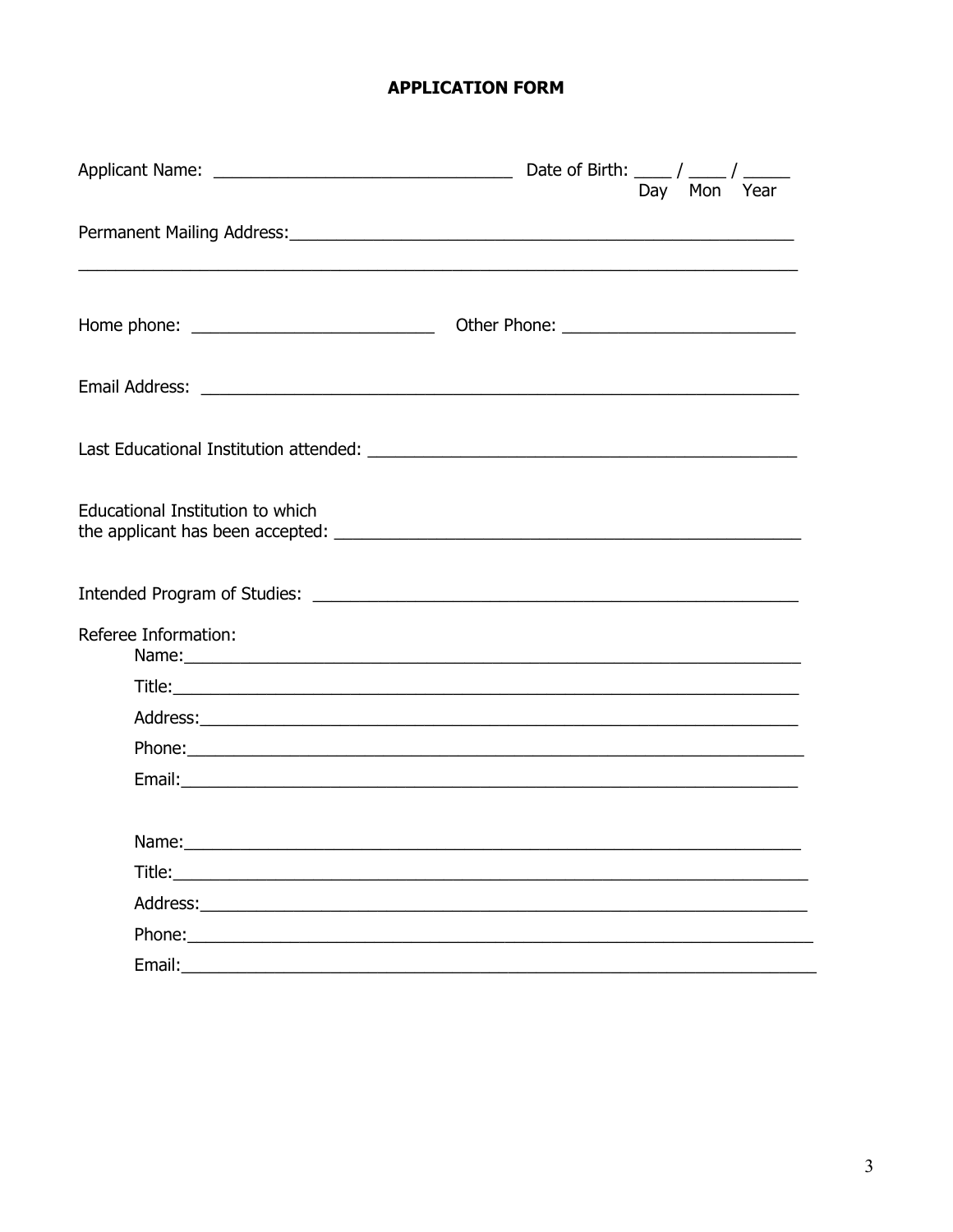## **SCHOLARSHIP REFERENCE FORM**

Referee #1 Name: \_\_\_\_\_\_\_\_\_\_\_\_\_\_\_\_\_\_\_\_\_\_\_\_\_\_\_\_\_\_\_\_\_\_\_\_\_\_\_\_\_\_\_\_\_\_\_\_

1. How long have you known the Applicant and in what capacity?

2. Comment on the Applicant's skills, abilities, knowledge and interest in the area of Theatre Production Design and Management or Media Production and Design.

3. How does this applicant compare to other students that you have taught, led, guided or employed?

4. Please feel free to provide any further comments that you feel would aid the Selection Committee in the evaluation of the Applicant. Additional pages may be attached.

 $\overline{\phantom{a}}$  , and the contract of the contract of the contract of the contract of the contract of the contract of the contract of the contract of the contract of the contract of the contract of the contract of the contrac Signature of Referee Date

Please return completed reference to scholarship applicant in a sealed and initialed envelope.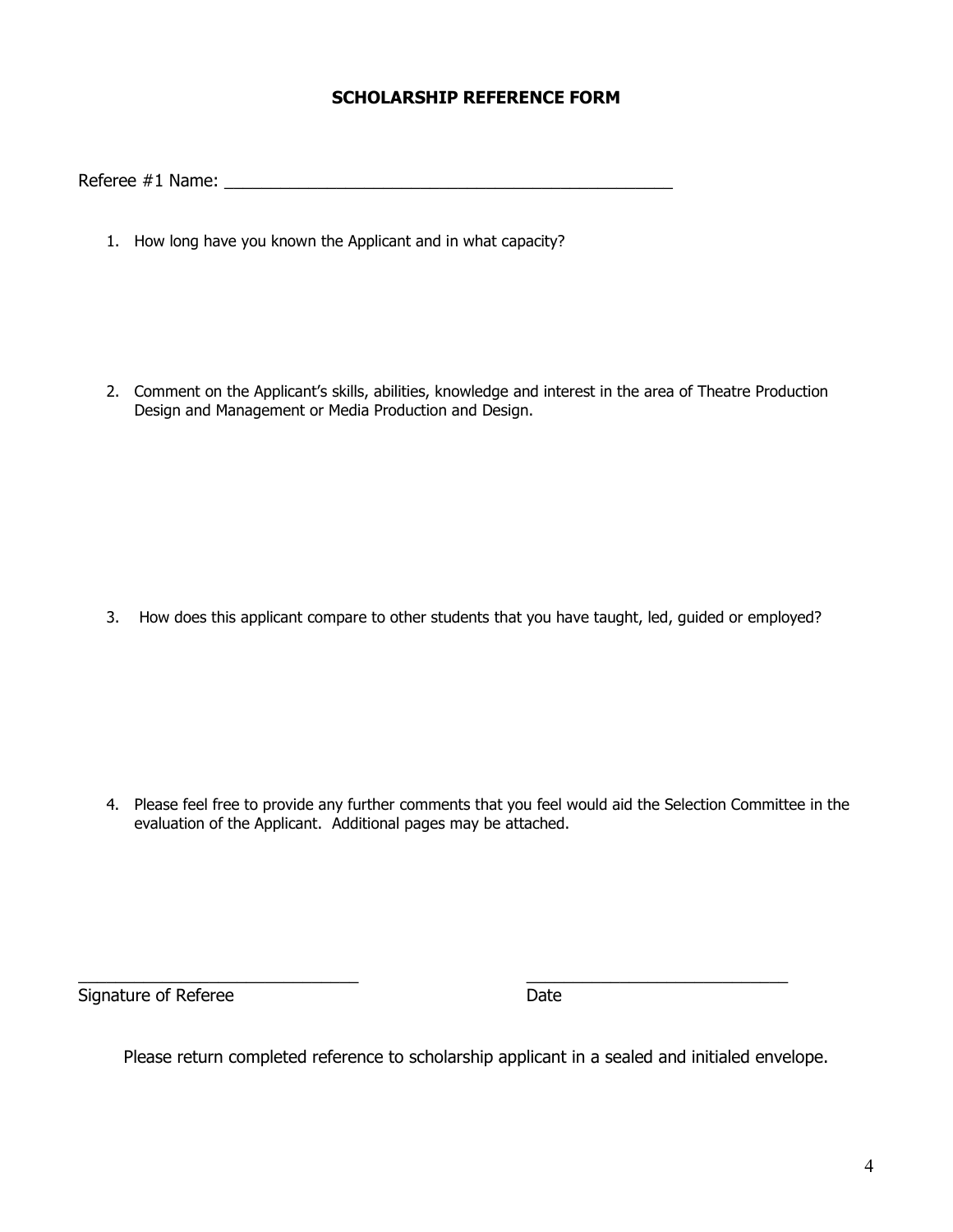## **SCHOLARSHIP REFERENCE FORM**

Referee #2 Name: \_\_\_\_\_\_\_\_\_\_\_\_\_\_\_\_\_\_\_\_\_\_\_\_\_\_\_\_\_\_\_\_\_\_\_\_\_\_\_\_\_\_\_\_\_\_\_\_

3. How long have you known the Applicant and in what capacity?

4. Comment on the Applicant's skills, abilities, knowledge and interest in the area of Theatre Production Design and Management or Media Production and Design.

3. How does this applicant compare to other students that you have taught, led, guided or employed?

5. Please feel free to provide any further comments that you feel would aid the Selection Committee in the evaluation of the Applicant. Additional pages may be attached.

 $\overline{\phantom{a}}$  , and the contract of the contract of the contract of the contract of the contract of the contract of the contract of the contract of the contract of the contract of the contract of the contract of the contrac Signature of Referee Date

Please return completed reference to scholarship applicant in a sealed and initialed envelope